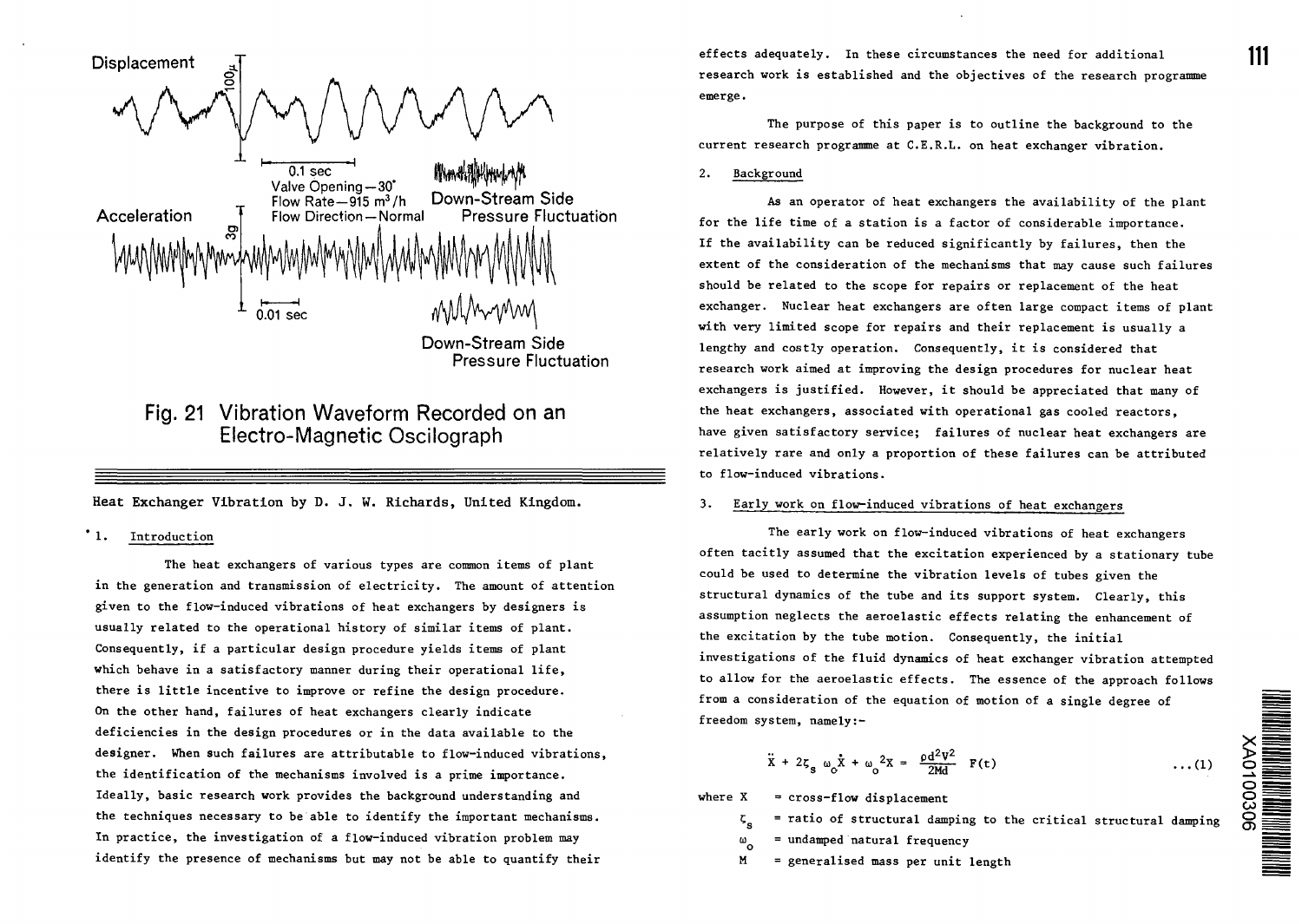- $d = diameter of tube$
- V = reference velocity
- $F(t)$  = aerodynamic generalised force coefficient
- $\rho$  = density of the gas

Introducing the non-dimensional displacement  $\eta = X/d$  and the nondimensional time  $\overline{t}$  = Vt/d reduces equation (1) to:-

$$
\ddot{\eta} + 2\xi_{\mathbf{S}} \left[ \frac{\omega_{\mathbf{O}} d}{\mathbf{V}} \right] \dot{\mathbf{n}} + \left[ \frac{\omega_{\mathbf{O}} d}{\mathbf{V}} \right]^2 \mathbf{n} = \left[ \frac{\rho d^2}{2M} \right] \mathbf{F}(\mathbf{\bar{t}}) \tag{2}
$$

In general,  $F(\overline{t})$  is a function of the fluid dynamic properties of the flow and the geometry of the tube array. It is convenient to write:-

$$
F(\overline{t}) = F_o(\overline{t}) - K_a \dot{\eta} - H_a \eta - M_a \ddot{\eta} + etc.
$$
 (3)

Following the practice adopted previously during the

investigation of the wind loading on chimneys, equation (3) is simplified to:-

$$
F(\overline{t}) = F_o(\overline{t}) - K_a \dot{n}
$$
 ... (4)

where  $F_{\alpha}(\vec{t})$  = aerodynamic generalised force coefficient on a stationary tube

Then substituting equation (4) in equation (2) gives:-

$$
\ddot{\eta} + 2 \left[ \zeta_s + \zeta_d \right] \left[ \frac{\omega_0 d}{v} \right] \cdot \dot{\eta} + \left[ \frac{\omega_0 d}{v} \right]^2 \eta = \left[ \frac{\rho d^2}{2M} \right] F_0(\vec{t}) \tag{5}
$$
  
where 
$$
\zeta_a = \left[ \frac{\rho d^2}{2M} \right] \cdot \left[ \frac{K_a}{2} \right] \left[ \frac{v}{\omega_0 d} \right] = \text{aerodynamic damping ratio}
$$

The solution of equation (5) can be obtained from:-

$$
\overline{n}^2 = \left[\frac{\rho d^2}{2M}\right]^2 \int_0^\infty \left[\frac{F(f)}{1 - \left(\frac{f}{f_0}\right)^2\right]^2 + \left\{2\left[\zeta_s + \zeta_a\right] \frac{f}{f_0}\right\}^2} \qquad \dots (6)
$$

where  $f = \frac{\omega d}{V}$ 

 $f_o = \frac{w_o d}{V}$ 

P(f) is the power spectral density of the function  $F_{0}(\overline{t})$ 

Since in heat exchanger tube arrays  $[\zeta_{\rm s} + \zeta_{\rm s}] << 1$  and as it was anticipated that the power spectral bandwidth of  $p(f)$  at  $f = f_0$  would be wide compared with  $f_{o}$   $[\zeta_{s} + \zeta_{a}]$ , equation (6) reduces to:-

$$
n' = S_o\left(\frac{\omega_o d}{V}\right) \cdot \left[\frac{\rho d^2}{2M}\right] \left\{ \zeta_s + \frac{\rho d^2}{2M} \cdot p\left(\frac{\omega_o d}{V}\right) \right\}^{-\frac{1}{2}} \qquad \qquad \dots (7) \qquad \prod
$$

# where D =  $\begin{bmatrix} x \\ y \\ z \end{bmatrix} \begin{bmatrix} y \\ \omega_d \\ \omega_0 \end{bmatrix}$  = aerodynamic damping coefficient

 $S_{0}$  = amplitude spectral function

 $n' = r.m.s.$  value of  $n$ 

S<sub>o</sub> (w<sub>o</sub>d/V) and D (w<sub>o</sub>d/V) are functions of the fluid dynamic properties of the flow and the geometry of the tube array.  $S^{\alpha\alpha}_{\alpha\beta}(V)$  can be derived from a knowledge of the fluctuating pressure distributions on a stationary tube. However, S<sub>o</sub> ( $\omega$ d/V) and D ( $\omega$ d/V) can be determined directly from the response of an aeroelastic tube installed in a tube array. Essentially, the response of the aeroelastic tube is measured, the aeroelastic tube is replaced by another aeroelastic tube with a different  $M/\rho d^2$  and different  $\zeta_{\rm g}$  but the same external geometry and its response measured. If the suffices 1 and 2 identify the two aeroelastic tubes and their responses, manipulation of equation (7) yields:-

$$
D\left(\frac{\omega_{o}d}{V}\right) = \frac{2m_{1}\left[H^{2}\left(\frac{\omega_{o}d}{V}\right)\cdot\left[\frac{m_{2}}{m_{1}}\right]^{2} \quad \zeta_{s2} - \zeta_{s1}\right]}{\left[1 - H^{2}\left(\frac{\omega_{o}d}{V}\right)\cdot\left[\frac{m_{2}}{m_{1}}\right]\right]}
$$
...(8)  
\nwhere  $H\left(\frac{\omega_{o}d}{V}\right) = n_{2}^{2}/n_{1}^{*}$   
\n
$$
m = \frac{M}{\rho d^{2}}
$$
  
\n
$$
S_{o}\left(\frac{\omega_{o}d}{V}\right) = n_{1}^{*}\left(\frac{\omega_{o}d}{V}\right)\left[2m_{1}\left[2n_{1} \quad \zeta_{s1} + D\left(\frac{\omega_{o}d}{V}\right)\right]\right]\frac{1}{2}
$$
...(9)

### 4. Application of the theory

The above theory has applied successfully to the case of a model test bank with one aeroelastic tube mounted in an array of nominally rigidly fixed tubes. The results were found to fit the form of equation (7) and the variations of  $D(\omega_0 d/V)$  and  $S_0(\omega_0 d/V)$  were determined using equations (8) and (9).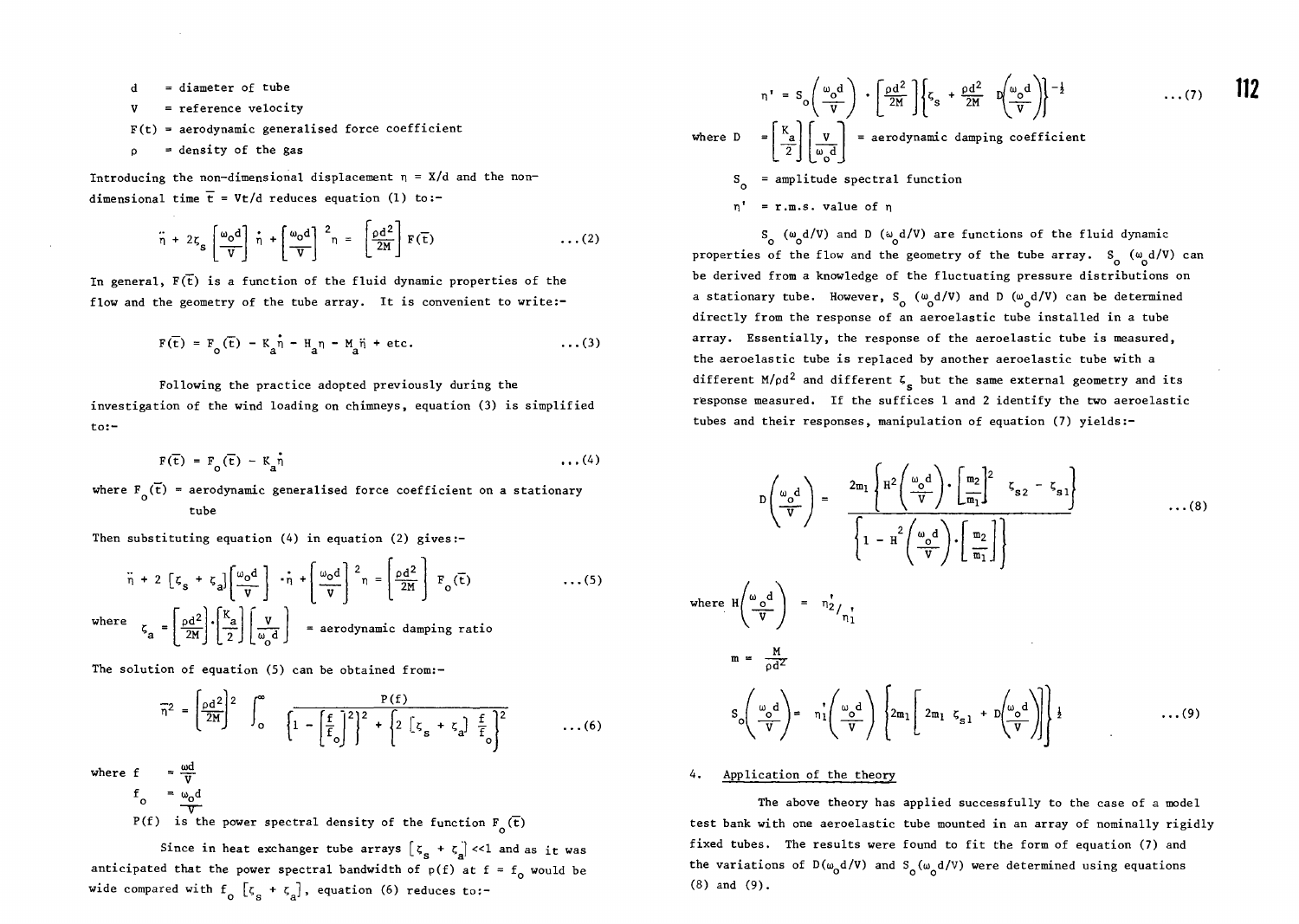It was found that as  $\rm V/\omega_{o}$ d increased S $_{\rm o}$ ( $\rm \omega_{o}$ d/V) increased to a maximum at the critical value of  $V/\omega_d$  corresponding to the Strouhal Number for the bank while  $D(\omega_0 d/V)$  decreased to a minimum and negative value. For this particular bank the minimum value of  $D(\omega_d d/V)$  was approximately  $-0.4$ . Since M/pd<sup>2</sup> is of the order 100 in nuclear exchangers, it follows that  $\zeta$  is of order -0.002. As  $\zeta$  is usually greater than 0.2%, it appeared that equation (7) was a valid representation of the behaviour of the excitation and response of boiler tubes.

### 5. Subsequent applications

In the above theory  $D(\omega_d d/V)$  decreasing represents an increase in the correlation length of the excitation due to coherent vortex shedding. However, for some value of  $2M/\rho d^2 \cdot \zeta$  greater than  $-D(\omega_d d/V)$  the response will become sufficiently great to correlate the coherent vortex shedding over the full length of the tube. When this happens there will be no further increase in  $F(\overline{t})$  due to this effect. Equation (7) is no longer applicable in this situation  $F(\overline{t})$  must be expanded differently:-

$$
F(\bar{t}) = F_2(\bar{t}) - K_{2a} \dot{n} \qquad \qquad \dots (10)
$$

In equation (10)  $F_2(\overline{t})$  is a much larger force that  $F_0(\overline{t})$  in equation (4) and  $K_{2a}$  is the aerodynamic damping appropriate to the fully correlated situation for large values of  $\eta$ . Whereas  $D(\omega_0 d/V)$  is negative for values of  $V/\omega_0 d$  near the critical values,  $D_2 = [K_{2a}/2] [V/\omega_0 d]$  is positive. Under these circumstances the bandwidth of the power spectral density function of  $F_2(\vec{t})$  at  $f = f_0$  is no longer wide compared with  $f_{\alpha}$   $\left| \zeta_{2} + \zeta_{2} \right|$  so that equation (6) reduces to:-

$$
\eta' = S_2 \left( \frac{\omega_0 d}{V} \right) \cdot \left[ \frac{\rho d^2}{2M} \right] \left\{ \zeta_s + \frac{\rho d^2}{2M} D_2 \left( \frac{\omega_0 d}{V} \right) \right\}^{-1} \qquad \qquad \dots (11)
$$

and  $S_2$  = new amplitude spectral function.

In practice, it has been found that in another test bank, again using a single aeroelastic tube in an array of nominally rigid tubes, the measurements of response at low amplitudes fitted equation (7) while at high amplitudes the measurements tended towards the form of equation (11). For this test bank the approximate minimum value of  $D(\omega_0 d/V)$  appeared to be of the order  $-2.6$ . As there appear to be very few measurements of  $D(\omega_d d/V)$  available, it is not possible to confirm the validity of this minimum value. However, it should be appreciated that for  $M/\rho d^2$  of the

order 100  $\zeta$  follows as being of order -0.013. Consequently, for  $\zeta$  of 113 order 1.3% both equations (7) and (11) are invalid.

### 6. Present investigations

Recently an opportunity arose to make some measurements of the vibration amplitudes of a few tubes in a nuclear heat exchanger. Consequently, the likelihood of large amplitude vibrations was assessed. It was concluded that the gas velocity under operating conditions was too low for fluid-elastic whirl to occur. On the other hand, laboratory tests using a two-dimensional bank of rigid tubes indicated the presence of narrow band excitation associated with vortex shedding.

In this particular nuclear heat exchanger the boiler tubes are arranged in plattens which are assembled in packets in the factory and the packets installed in the heat exchanger at site. The longitudinal and lateral pitches of the tubes were nominally uniform within a packet. However, there were no attachments between the packets in the heat exchanger. Consequently, small gaps or increases in the lateral pitch of the tubes were present locally.

The effects of local gaps were examined during the aforementioned laboratory tests. It was found that the centre frequency of the narrow band excitation experienced by the end-of-packet plattens was approximately 50% greater than that associated with mid-packet tubes for an increase of lateral pitch of  $\frac{1}{2}$  inch.

The likelihood of a resonant situation occurring was then examined using a theoretical analysis of the dynamics of the boiler tubes. This analysis employed a finite element representation of the serpentine arrangement of boiler tubes. In order to provide an adequate theoretical analysis it proved necessary to incorporate the tube support system in detail. The results of this analysis indicated that coincidence of a natural frequency and the centre frequency of the narrow band excitation was unlikely to occur for cross-wind or horizontal modes of vibration. However, for end-of-packet plattens there was the possibility that coincidence of a natural frequency and twice the centre frequency of the narrow band excitation would be present for along-wind or vertical modes of vibration. Consequently, a few resonant situations were anticipated.

It was expected that the measurements of vibration amplitudes would be in accordance with the above. In particular, at some gas velocity a resonance would occur and a small peak in the response in the